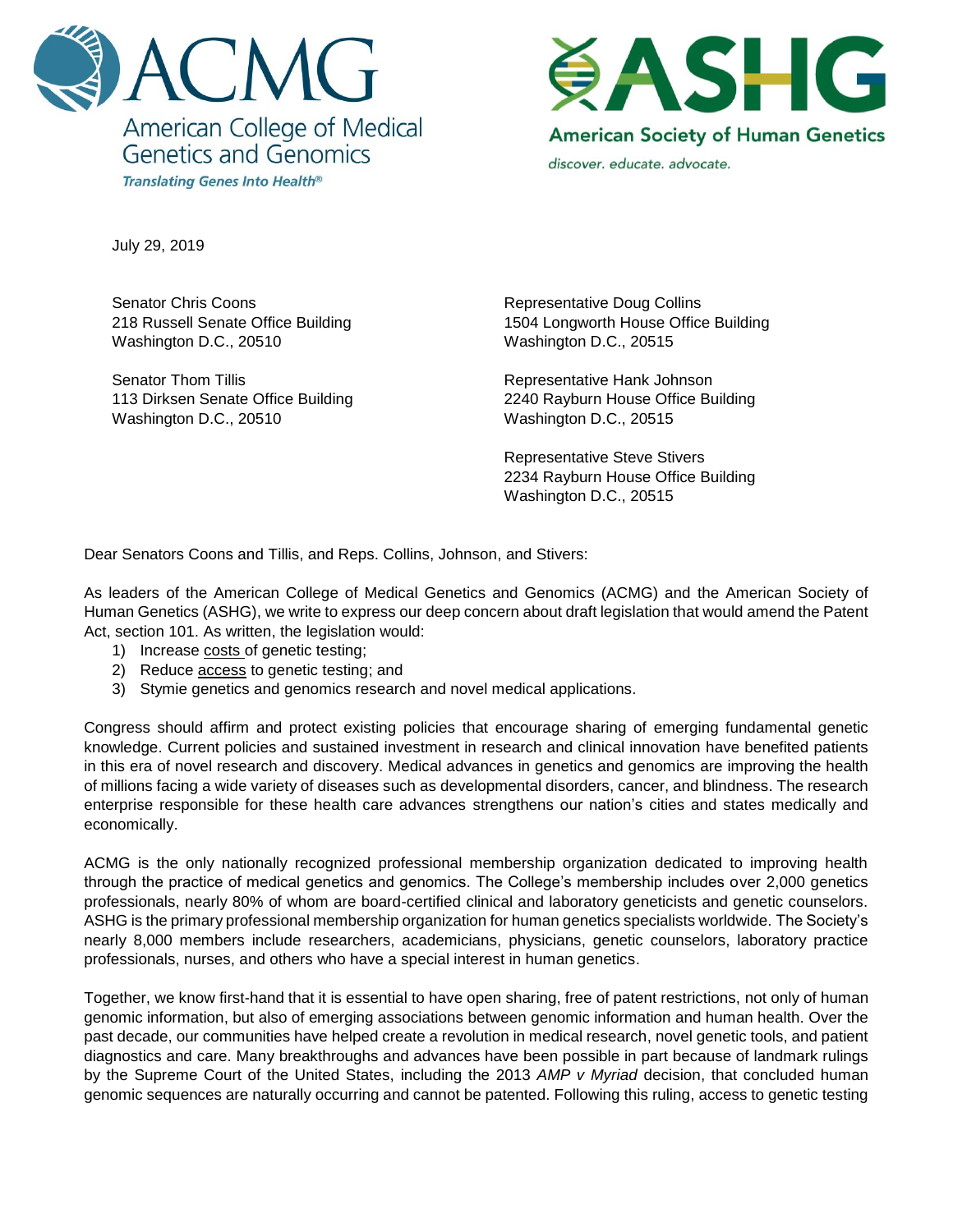has increased and, as a result of competitive market forces, the cost of diagnostic testing has dropped. This ruling has resulted in an opportunity for more families to learn about their genetic and genomic predispositions, take preventive measures when applicable, and enhance their life span and quality.

Yet there is so much more we can learn and apply to improve care. Because of *AMP v Myriad* and other decisions, research can be done quickly and at relatively low cost and brought more rapidly to clinical trial and application. Allowing patents on naturally occurring genomic information would be inconsistent with the realities of basic biology and nature. Importantly, the phrase, "naturally occurring genomic information" must include (as it does now) DNA or RNA that has been isolated, amplified, or sequenced. It would thwart this rapid progress by introducing exponential and prohibitive patent costs and unwieldy administrative burden as we further investigate the approximately 21,000 genes in the human genome and an incalculable amount of other actionable genetic information found in its roughly 3 billion base pairs. It would also impose barriers for the development and use of new clinical genetic tools, slowing down a booming — and highly competitive — genetic testing and diagnostics community that is improving physician insights, enhancing patient health, and driving down payer costs. Competition has made genetic testing more affordable and thus available to more people. Many insurance carriers, including state Medicaid programs, changed their coverage policies.

The ability to perform research and diagnostic testing, and thus bring new knowledge to patients without undue legal risk and repercussion, has helped make the U.S. a world leader in research and medicine. We request that any legislation revising patent law protect and enable future genomic advances by continuing to prohibit the patenting of human genomic information and its association with disease. Both ACMG and ASHG would be pleased to work with you as health care professionals and scientific research experts to ensure that patent law reform protects and extends this exciting era of scientific discovery, medical innovation, and ever-better patient care goals we are confident that all Americans share.

Sincerely,

**Anthony R. Gregg, MD, MBA, FACOG, FACMG Anthony Wynshaw-Boris, MD, PhD**  ACMG President **ASHG President-Flect** 

**Arthur L. Beaudet, MD** ASHG Past President

**Wylie Burke, MD, PhD** ASHG Past President

**Peter H. Byers MD** ASHG Past President

**Aravinda Chakravarti, PhD**  ASHG Past President

**David Comings, MD** ASHG Past President

**Nancy J. Cox, PhD** ASHG Past President

**Harry C. Dietz, III, MD** ASHG Past President

**Gerald Feldman, MD, PhD, FACMG** ACMG Past President

**Uta Francke, MD** ASHG Past President

**Wayne W. Grody, MD, PhD, FACMG** ACMG Past President

**Judith G. Hall, MD, MSc, BA** ASHG Past President

**Gail E. Herman, MD, PhD, FACMG** ACMG Past President

**R. Rodney Howell, MD, FAAP, FACMG** ACMG Past President

**Louanne Hudgins, MD, FACMG** ACMG Immediate Past President